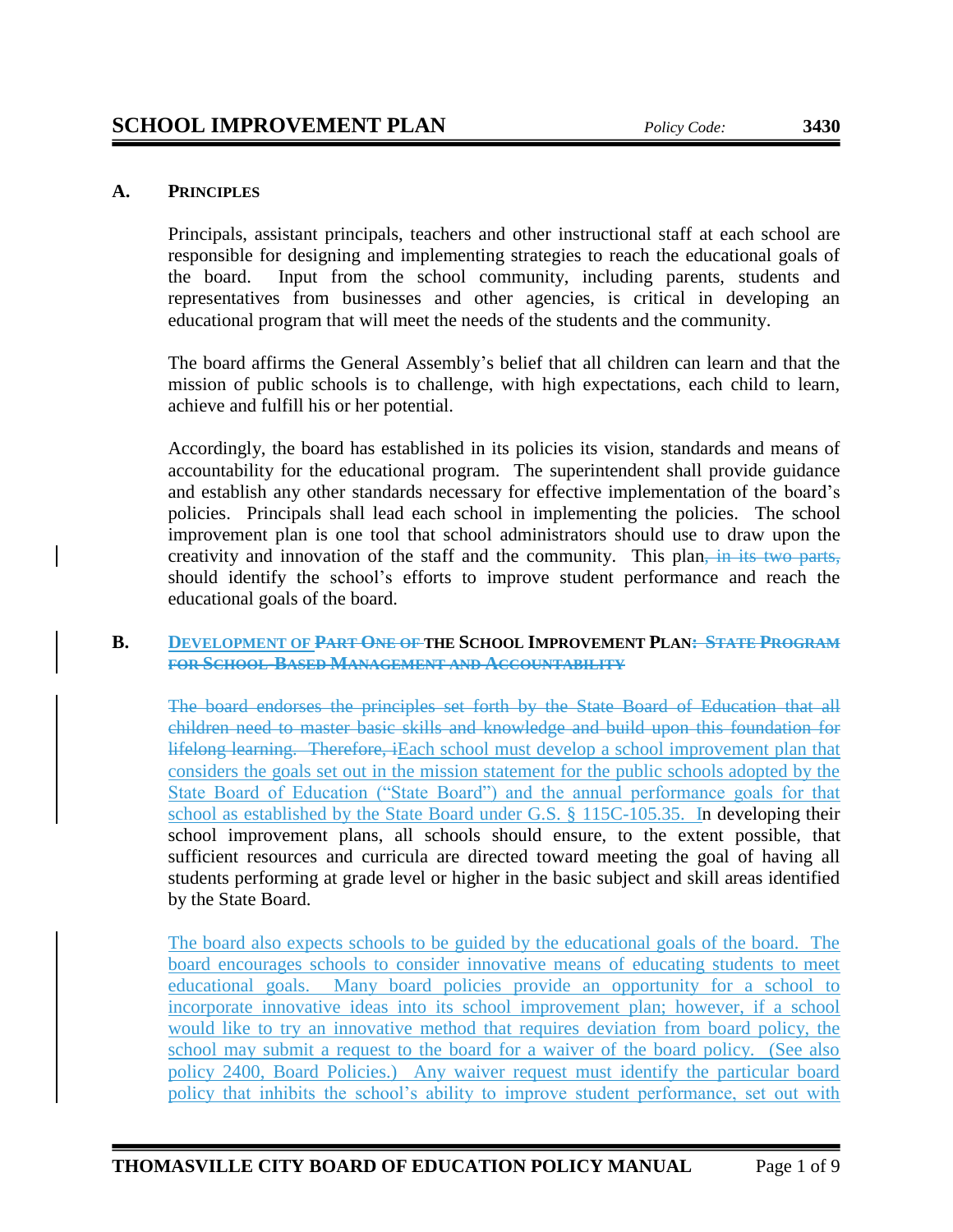specificity the circumstances under which the waiver may be used and explain how the requested waiver will permit the school to improve student performance. The board will consider such requests to the extent the waiver is permissible by law and likely to result in improved student performance at the school.

# 1. School Improvement Team

Each school must have a school improvement team that develops the school improvement plan. The school improvement team must follow all legal requirements for developing and obtaining school approval of the school improvement plan. School improvement teams also must be familiar with state and local board requirements related to managing and using fiscal resources and must comply with these requirements in developing and implementing school improvement plans.

The school improvement team will consist of the principal, representatives of the assistant principals, instructional personnel, instructional support personnel and teacher assistants assigned to the school building, and parents of students attending the school. Each group of school personnel shall elect representatives from their respective group by secret ballot. Parents are to be elected in accordance with G.S.  $115C-105.27(a)$ . The school improvement team is encouraged to involve and seek assistance from central office personnel. The school improvement team, especially at the middle and high schools, also is encouraged to seek input from students. The superintendent shall provide guidance to principals to ensure that the principals establish and work together with school improvement teams to develop, review and amend school improvement plans.

The school improvement team shall follow all legal requirements in developing and obtaining school approval of the school improvement plan. School improvement team meetings will be held at a convenient time to facilitate substantial parent participation. The principal shall ensure that the school improvement team, as a public body, complies with the Open Meetings Law in regard to its meetings. Deliberations on the school safety components of the plan must be in closed session in accordance with G.S. 143-318.11(a)(8).

2. Mandatory Components of the State-Plan

A school improvement plan must include the following components.

- a. The plan must specify the effective instructional practices and methods to be used to improve the academic performance of students identified as at risk of academic failure or at risk of dropping out of school.
- b. The plan must take into consideration the minimum annual performance goal established by the State Board and the goals set out in the mission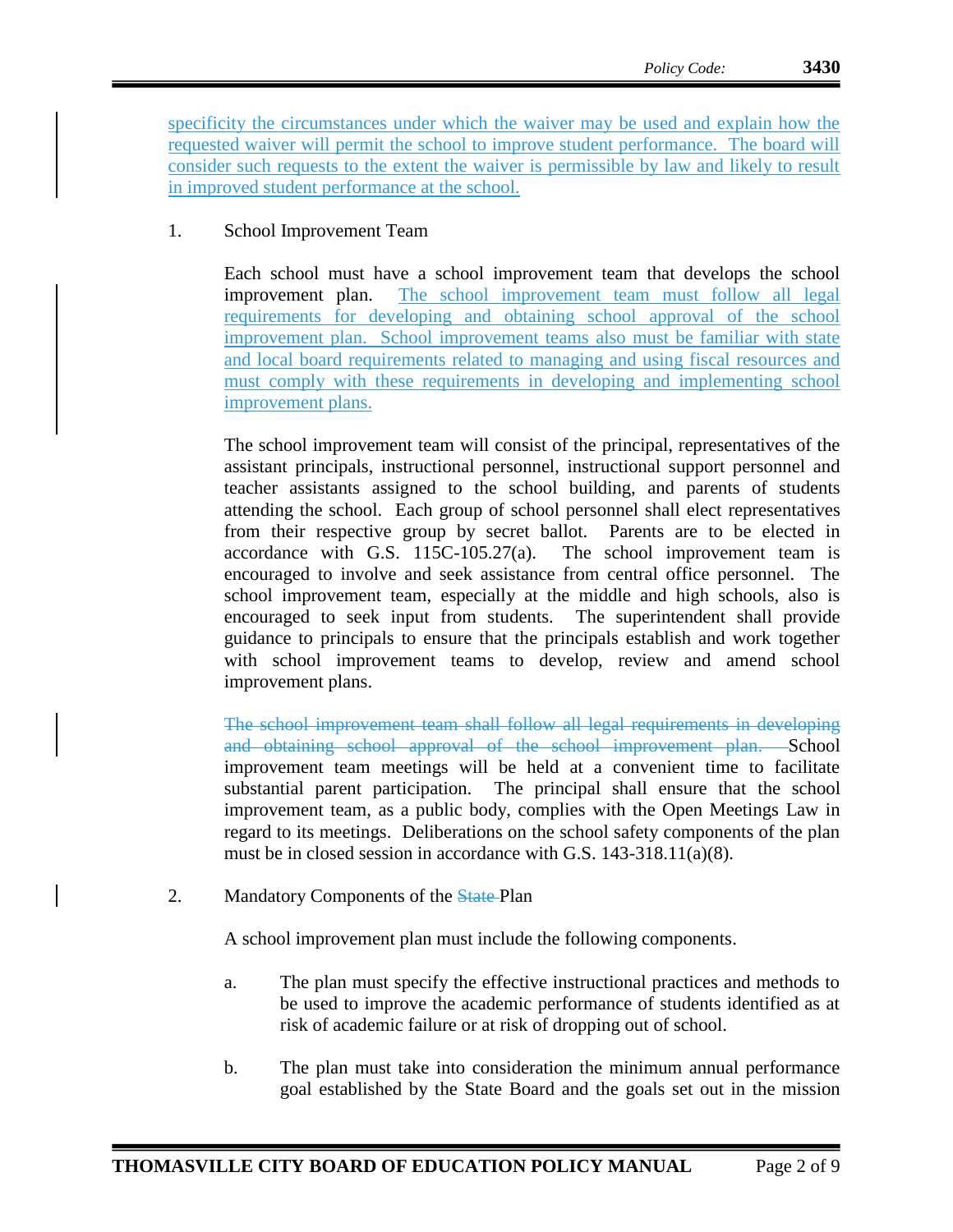statement for public schools adopted by the State Board of Education.

- c. The plan must be, to the greatest extent possible, data driven. The team shall use the Education Value Added Assessment System (EVAAS) or a compatible and comparable system approved by the State Board  $-$ of Education to analyze student data to identify root causes for problems and determine actions to address them and appropriately place students in courses such as Math I. The plan must contain clear, unambiguous targets, explicit indicators and actual measures, and expeditious time frames for meeting measurement standards.
- d. The plan must identify how staff development funds allocated to the school will be used.
- e. The plan must provide a duty-free lunch period for every teacher on a daily basis or as otherwise approved by the school improvement team.
- f. The plan must provide duty-free instructional planning time for every fulltime assigned classroom teacher, with the goal of providing an average of at least five hours of planning time per week.
- g. The plan must attempt to identify and eliminate unnecessary and redundant reporting requirements for teachers and, to the extent practicable, streamline the school's reporting system and procedures, including requiring forms and reports to be in electronic form when possible and incorporating relevant documents into the student accessible components of the Instructional Improvement System.
- h. As part of the school system's efforts to maintain safe and orderly schools, the plan must address safety and discipline concerns. These concerns include any special conditions at the school. The plan should include the components of any positive behavior management or positive behavior support programs that have been adopted at the school and should comply with the requirements of policy 1510/4200/7270, School Safety, and all protocols established by the superintendent or designee under that policy.
- i. In accordance with policy 1310/4002, Parental Involvement, the plan must identify the goals and strategies for parents to be involved in their child's education and in the educational program of the school.
- j. The plan must include a process by which the school improvement team will review the school improvement plan at least once a year. The annual review process must include (1) a review of student scores on all stateand board-mandated tests and (2) a means for the school improvement team to modify the plan, if necessary, when the school has not met the expected growth score established by the state.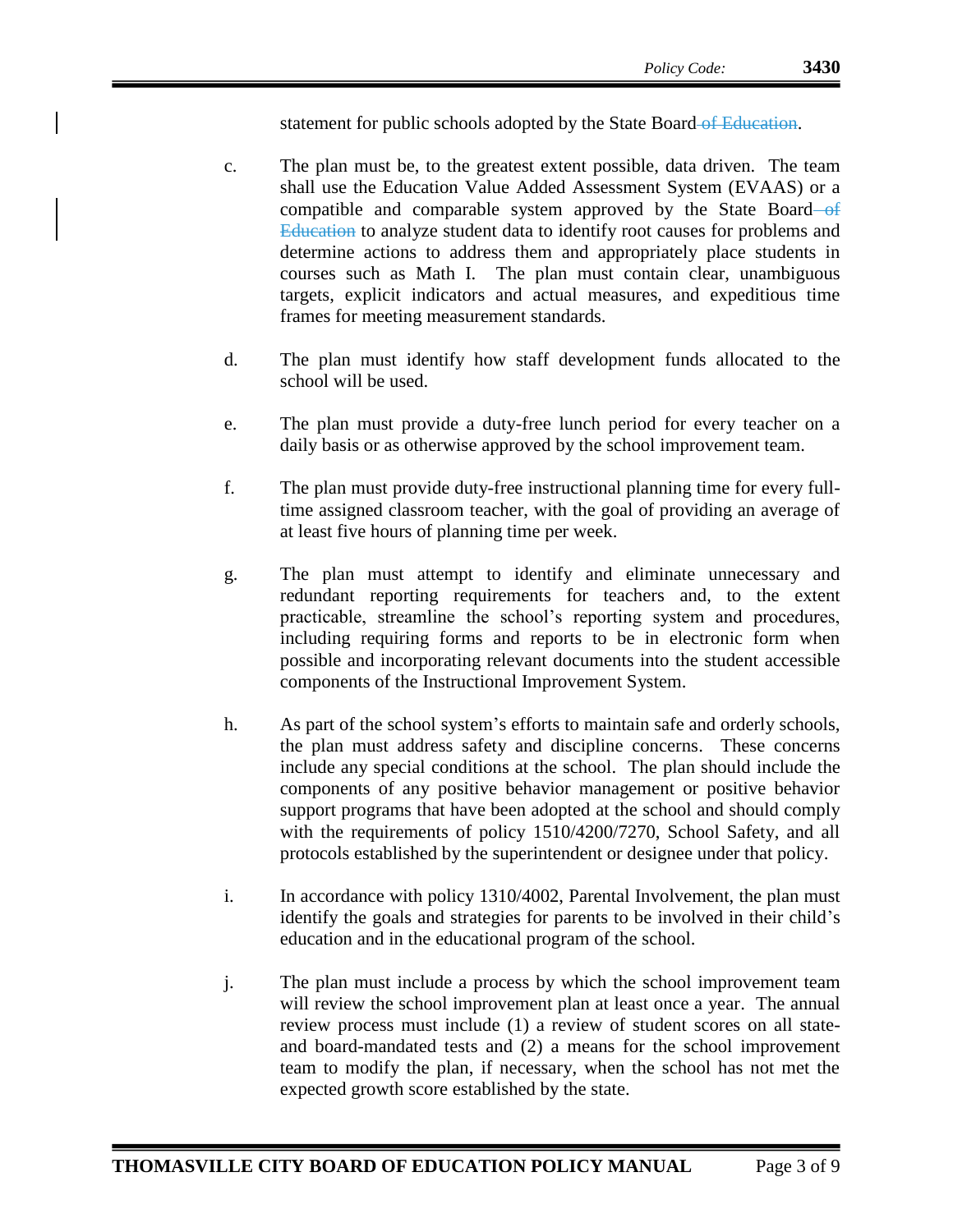- k. The plan must require the principal to notify the superintendent if the school improvement team modifies a board-accepted school improvement plan.
- The plan must include strategies for meeting the educational objectives of the board (policy 3000, Goals and Objectives of the Educational Program).
- m. The plan must include intervention strategies for students who are not at grade-level proficiency or who are not likely to meet standards of promotion measured by other means (policy 3420, Student Promotion and Accountability).
- 3. Optional Components of the State Plan

Part One of tThe school improvement plan may include any or all of the following components.

- a. The plan may include a request to transfer state funds from one allotment category to another, as permitted by state law. The request must identify the funding allotment categories involved in the transfer and identify how the transfer will facilitate improving student performance.
- b. The plan may include a comprehensive conflict resolution plan, as provided in G.S. 115C-81.15, in order to help create a safe school.
- c. The plan may provide for the use of textbooks that have not been adopted by the State Board (see policy 3200, Selection of Instructional Materials).
- d. The plan may include innovative efforts to meet local educational goals. The following are examples of innovative efforts identified in board policies that the plan may address:
	- i. modifying the school calendar (see policy 3300, School Calendar and Time for Learning);
	- ii. implementing alternative scheduling of classes or other strategies intended to reduce transitional time and limit interference from non-instructional activities (policy 3300);
	- iii. adding hours of instructional time (policy 3300);
	- iv. providing additional means for evaluating instructional programs (policy 3140, Evaluation of Instructional Programs);
	- v. developing and implementing pilot programs (policy 3110,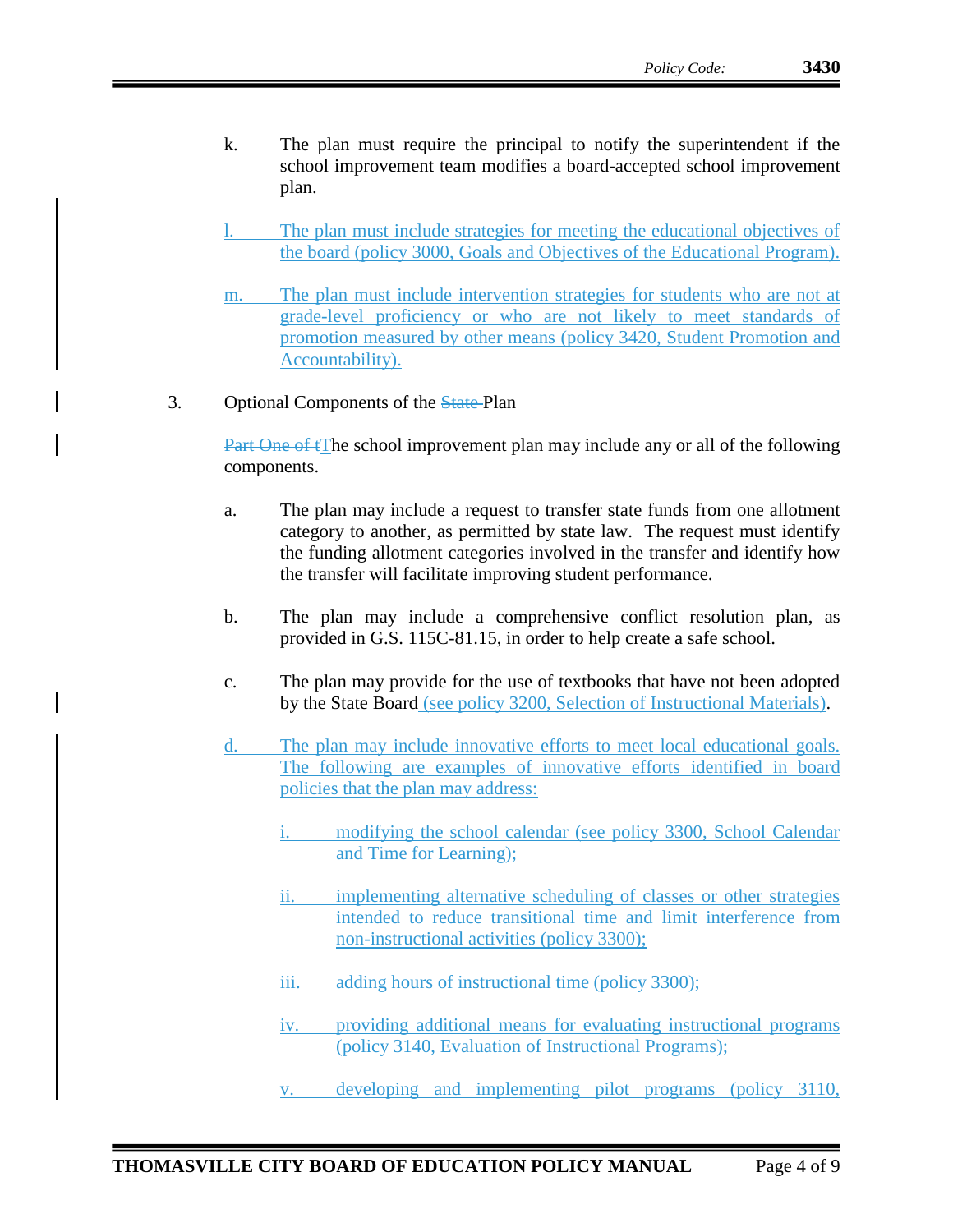Innovation in Curriculum and Instruction);

- vi. expanding the subject areas or objectives of the curriculum (policy 3100, Curriculum Development);
- vii. eliminating curricula on subject areas or objectives that are not state-required (policy 3100); and
- viii. modifying the system-wide instructional and curriculum guides (see policy 3115, Curriculum and Instructional Guides).
- 4. Development and Review of the Plan

School improvement teams should review student performance data from the preceding school year in developing the school improvement plan. Based on the availability of data and when specific school standards are established by the State Board, the superintendent shall establish the date by which school improvement plans must be submitted.

The principal first shall present the proposed school improvement plan to all of the assistant principals, instructional personnel, instructional support personnel, and teacher assistants assigned to the school building for their review and vote by secret ballot. The principal then shall submit the school improvement plan to the superintendent only if the proposed school improvement plan has the approval of a majority of the staff who voted on the plan.

The superintendent or designee shall review the plans and seek legal review as necessary prior to presenting the plans with written recommendations to the board. If the superintendent intends to recommend that a plan be rejected, the superintendent shall notify the principal of the school and explain the reasons for the decision. The school improvement team may then submit a modified plan, approved by staff vote, to the superintendent. The superintendent should submit all school improvement plans to the board at the earliest possible date.

The board will review the school improvement plans. The review of the school safety components of the plans must be in closed session. The board shall make findings on the safety components of the plan. Neither the safety components of the plans nor the board's findings on the safety components of the plans may be set out in the minutes of the board.

After review of the school improvement plans, the board will accept or reject each school improvement plan. If a plan is rejected, the board will explain the specific reason(s) for the rejection. Any plan modified by the school improvement team after being rejected by the board must be resubmitted to the school personnel for vote and, upon majority approval, resubmitted to the superintendent for review. The superintendent shall resubmit the modified plan to the board with his or her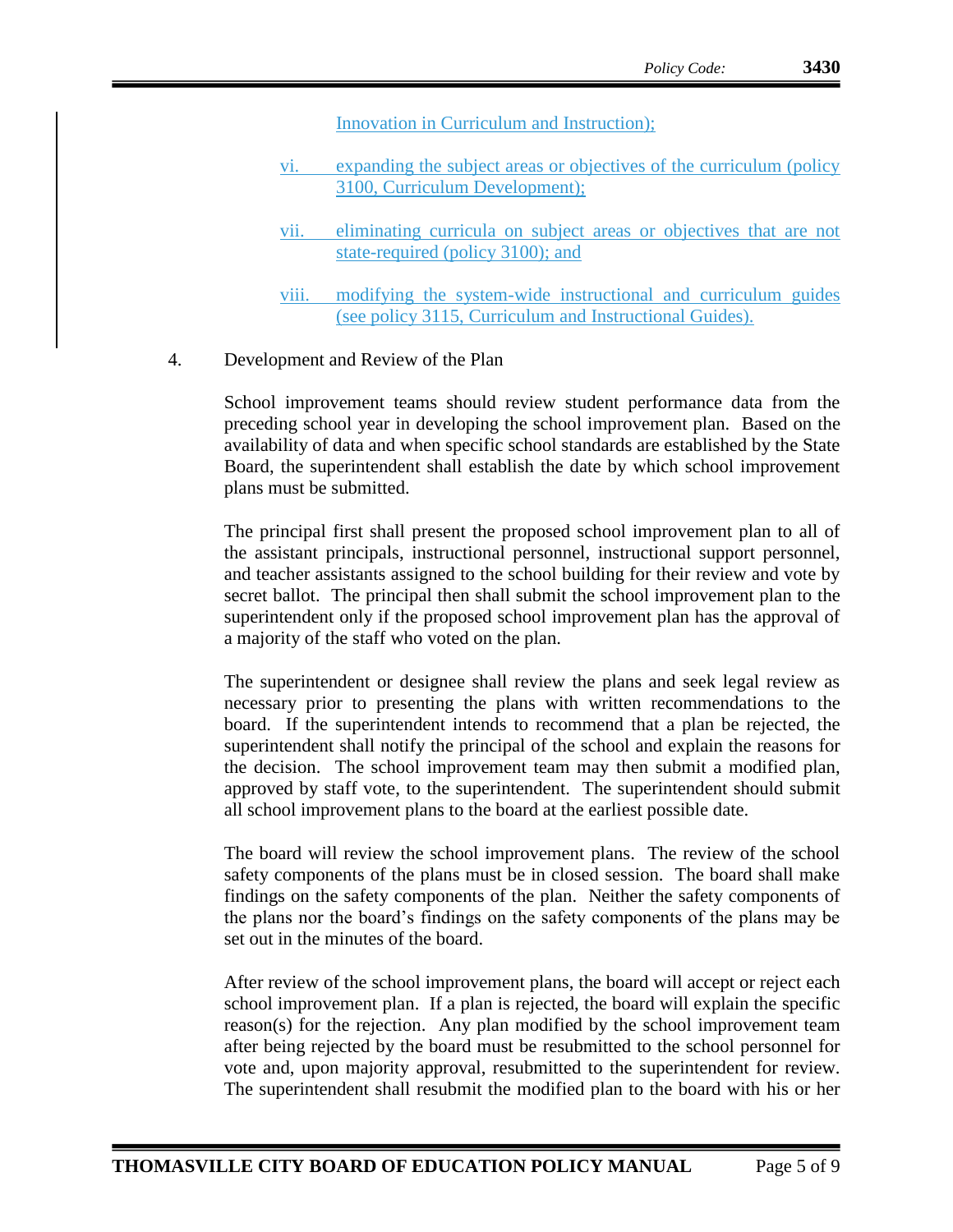recommendations as soon as is practical. The board will review the modifications along with any recommendations from the superintendent and accept or reject the plan.

If the board and the school improvement team cannot reach agreement on the plan within 60 days after its initial submission, the board or school may request to use the dispute resolution process developed by the State Board under G.S. 115C-105.20(b)(5). Alternatively, if use of the dispute resolution process is not requested, the board may develop a school improvement plan for the school.

A school improvement plan may be in effect for no more than two years. The plan must be reviewed at least annually by the school improvement team in accordance with the review process established in the school's plan. If a school does not earn an overall performance grade of at least a C or does not meet its expected growth standard as established by the State Board or if more than 25% of the students performed below grade level, the principal must submit to the superintendent and the board a report of the school improvement team. The report must explain the reasons for the standard(s) not being met and describe any modifications that will be made in the school improvement plan. After considering any recommendations of the superintendent, if the board is not satisfied with the response of the school improvement team, the board may suggest modifications to the plan or may vacate those portions of the plan that impede student performance and require the school improvement team to revise the plan.

5. Elimination of Redundant or Unnecessary Reporting Requirements

If, at any time before or after the board approves the school improvement plan, the school improvement team identifies a more expeditious manner of providing information to the board that will eliminate a redundant or unnecessary reporting requirement for teachers at its school, the team may make a written request to the superintendent to eliminate the redundant or unnecessary report. The superintendent shall recommend to the board whether the reporting requirement should be eliminated for that school. If the superintendent does not recommend elimination of the reporting requirement, the school improvement team may request a hearing by the board as provided in policy 2500, Hearings Before the Board.

6. Compliance with Requirements

Any employee, parent, or other interested party is encouraged to notify the principal of any concerns regarding compliance with this policy or G.S. 115C-105.27. In addition, any employee, parent, or other interested party may submit in writing to the superintendent concerns regarding compliance with this policy or G.S. 115C-105.27. The superintendent shall make a good faith effort to investigate the concern and shall provide a written response upon request.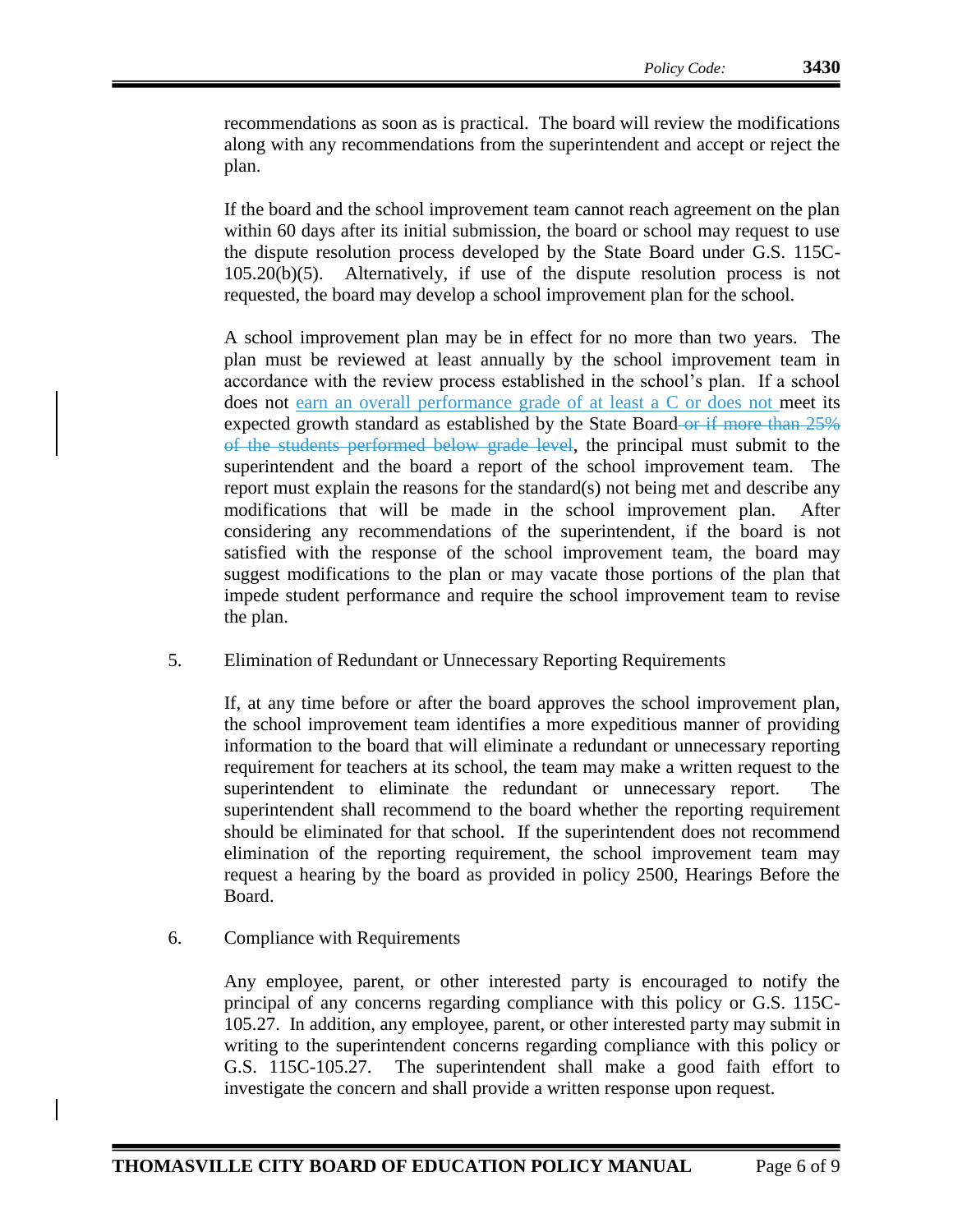## **C. PART TWO OF THE SCHOOL IMPROVEMENT PLAN: LOCAL EDUCATION REFORM INITIATIVES**

In addition to the basics emphasized in the state testing program, the board expects schools to be guided by the educational goals of the board. The board encourages the schools to consider innovative means of educating students to meet these educational goals. The board has established a vision, standards and means of accountability in its educational policies to provide guidance to the schools. Many of these policies provide an opportunity for schools to develop innovative plans as a part of their school improvement plan. Part Two of the school improvement plan should reflect the school's efforts to meet the educational goals of the board.

1. Mandatory Components of the Local Plan

Part Two of the school improvement plan must include the following:

- strategies for meeting the educational objectives of the board (policy 3000, Goals and Objectives of the Educational Program); and
- b. intervention strategies for students who are not at grade-level proficiency or who are not likely to meet standards of promotion measured by other means (policy 3420, Student Promotion and Accountability).
- 2. Optional Components of the Local Plan

The board strongly encourages school employees to be innovative in their efforts to meet local educational goals. Although not limited to these options, the board has encouraged innovation specifically through its policies on the following issues:

- modifying the school calendar (see policy 3300, School Calendar and Time for Learning);
- implementing alternative scheduling of classes or other strategies intended to reduce transitional time and limit interference from non-instructional activities (policy 3300);
- adding hours of instructional time (policy 3300);
- d. providing additional means for evaluating instructional programs (policy 3140, Evaluation of Instructional Programs);
- developing and implementing pilot programs (policy 3110, Innovation in Curriculum and Instruction);
- expanding the subject areas or objectives of the curriculum (policy 3100,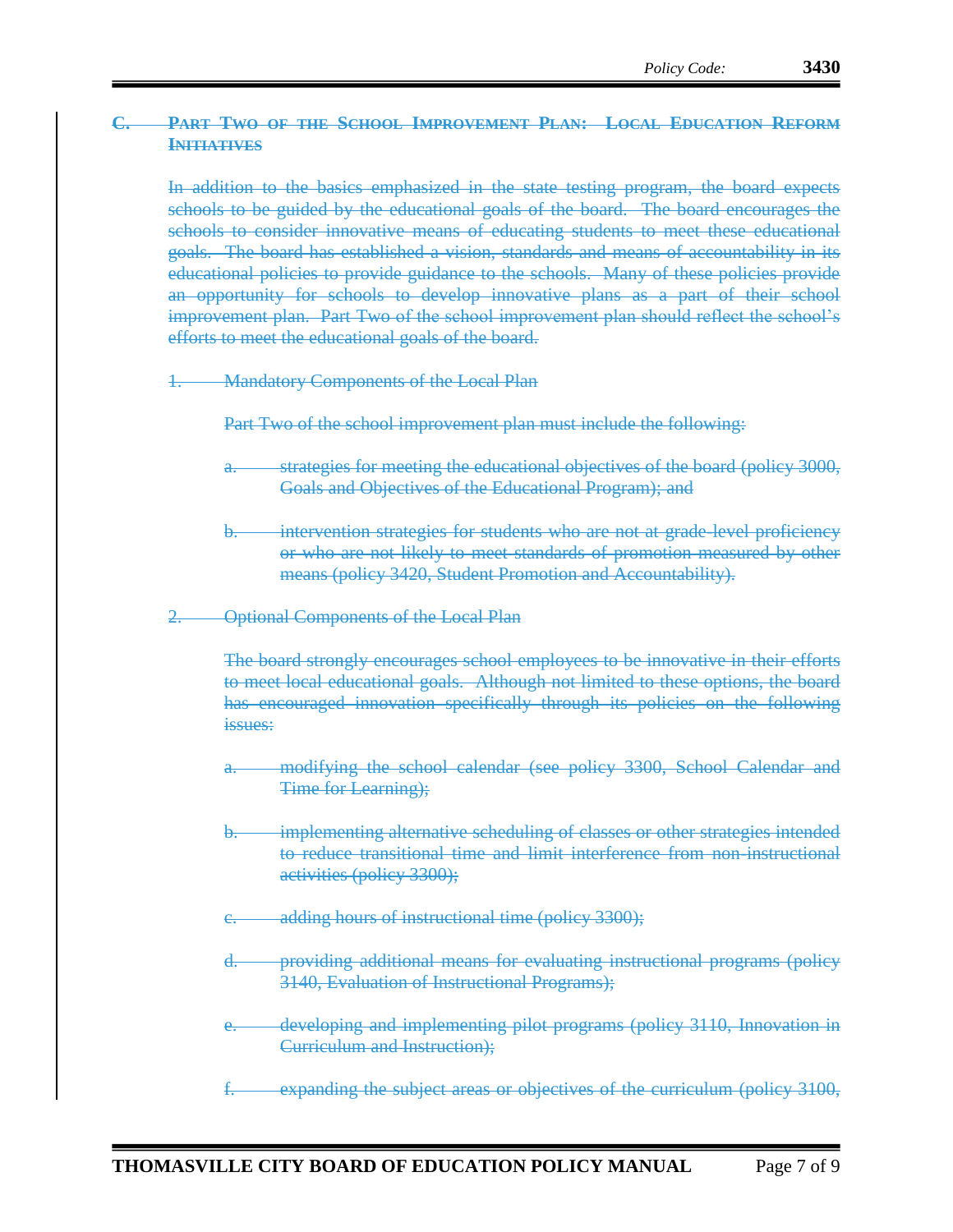Curriculum Development); and

g. eliminating curricula on subject areas or objectives that are not staterequired (policy 3100).

A school also may submit a request to the board for a waiver of board policies. Any waiver request must identify the particular board policy that inhibits the school's ability to improve student performance, set out with specificity the circumstances under which the waiver may be used, and explain how the requested waiver will permit the school to improve student performance.

3. Process

Part Two of the plan should be submitted at the same time as Part One of the plan. However, a school improvement team may submit a request to the superintendent for an additional month to complete Part Two of the plan. The superintendent may approve the request if the school is working in good faith to complete the plan.

The board will act on the plan at the first meeting in which it is presented, unless further time for review is necessary. The board may accept the plan, with or without modifications, or reject the plan and provide an explanation of deficiencies of the plan. If modifications are required for board approval, the board may either make the modifications or request that the school improvement team make the modifications and resubmit the plan.

If a school improvement team is not satisfied with any modifications made by the board, it may submit to the board alternative modifications for consideration. Until the board acts on the school improvement team's alternative modifications, the modifications made by the board will be in effect.

Part Two of the plan may be in effect for no more than two years. The board encourages the school to evaluate the plan continually. At any time during the two-year period, a school improvement team may submit an expanded or modified school improvement plan for board consideration. Furthermore, at any time during the two-year period, the superintendent and the board may review the plan and the board may take any actions provided in this subsection.

#### **D.C. POSTING THE SCHOOL IMPROVEMENT PLAN ONLINE**

The school improvement plan, except for its school safety components which are not public record, must be posted on the school's website. The names and positions of the members of the school improvement team, along with the date of each member's election to the team, must also be posted on the website.

#### **E.D. STAFF DEVELOPMENT**